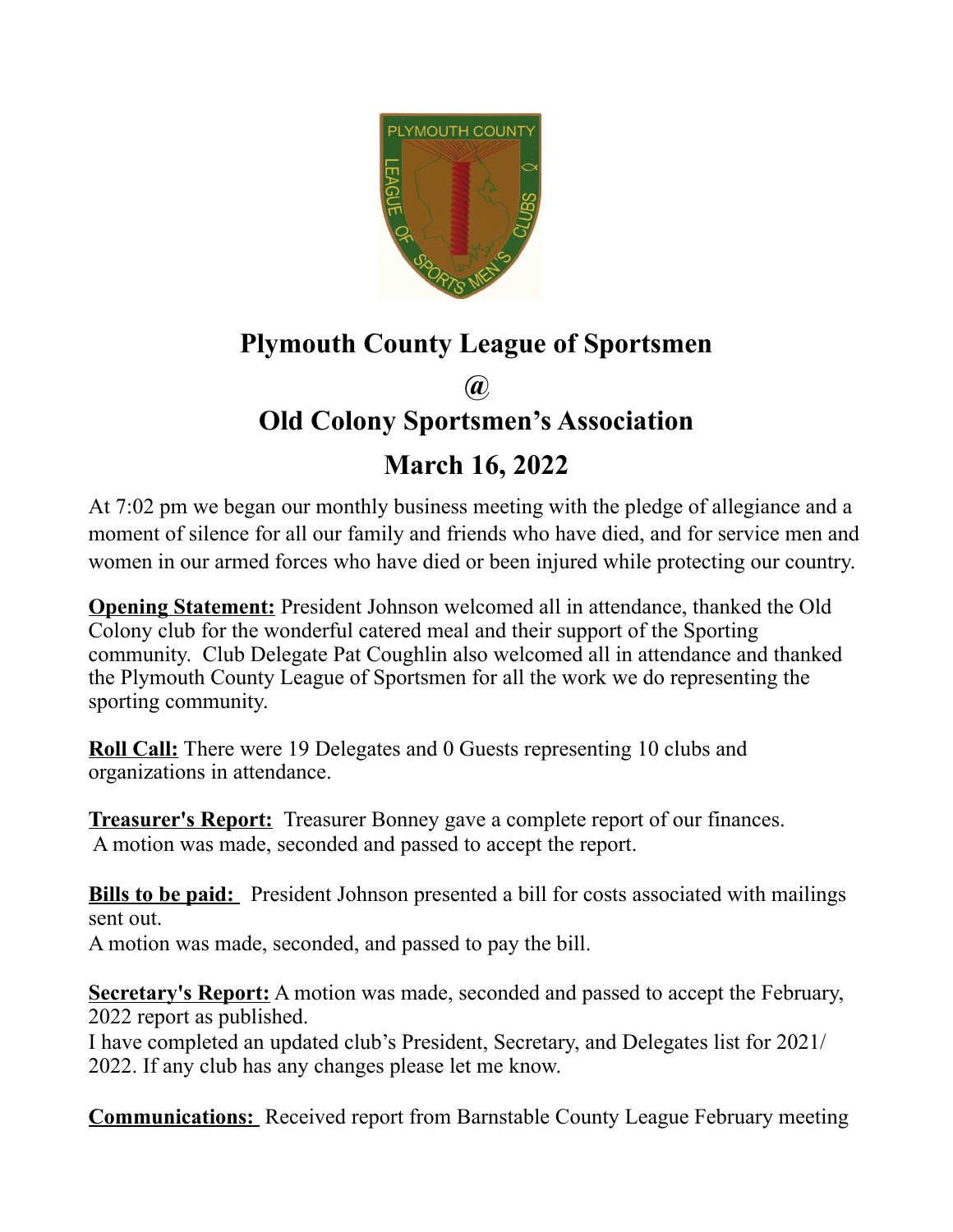Received a few donations in memory of William Gomes. William was a member of the Middleboro Hare and Rabbit club as well as a member of Wankinquoah Rod and Gun Club. Our condolences go out to his Family.

President Johnson has and continues to reach out to Braintree rifle and Pistol Club asking them to become more involved with PCLS and MCA to support our agendas.

Dee and Al Bonney celebrated there  $69<sup>th</sup>$  anniversary in March. Congratulations to them both.

**Special Guest:** There were no special guests present at the meeting

**Massachusetts Division of Marine Fisheries Report:** Ross Kessler was unable to attend the meeting. No report was given, please refer to report attached to February's meeting report.

**Massachusetts Division of Fisheries & Wildlife Report:** Jason Zimmer was unable to attend the meeting. No report was given.

There have been a number of anti hunting by law or town meeting warrant issues recently in various towns across the state.. All delegates are asked to watch for such issues in there towns or any towns in Plymouth County.

The new Mass Hunt Fish Web site is up and running with a few issues. If any one is having or did have any problem using the site please contact Jason.

## **Seven Person Board Report:** No Report was given.

**Legislative Report:** The Joint Committee Of Natural Resources sent S.546 Reimburse Mass Wildlife for free and reduced cost licenses - H.991, S.536, & H.104 legalizes crossbow use - S.552,& H.1025 Reduce Archery setbacks to House Ways and Means with a recommendation that all 3 should pass.

The Lobbyist group is hosting 2 Zoom calls with State Legislators to further advance our priorities and agenda.

President Johnson drafted a letter to the House Ways and Means Committee opposing Bill H1529. After brief discussion a motion was made, seconded and passed to send the letter.

**Massachusetts Conservation Alliance:** The M.C.A. Fundraiser banquet was canceled. Raffle tickets will be sold at Sportsmen shows and County League Banquets, the winners will be drawn at the Bristol County League Banquet on Friday April 29, 2022.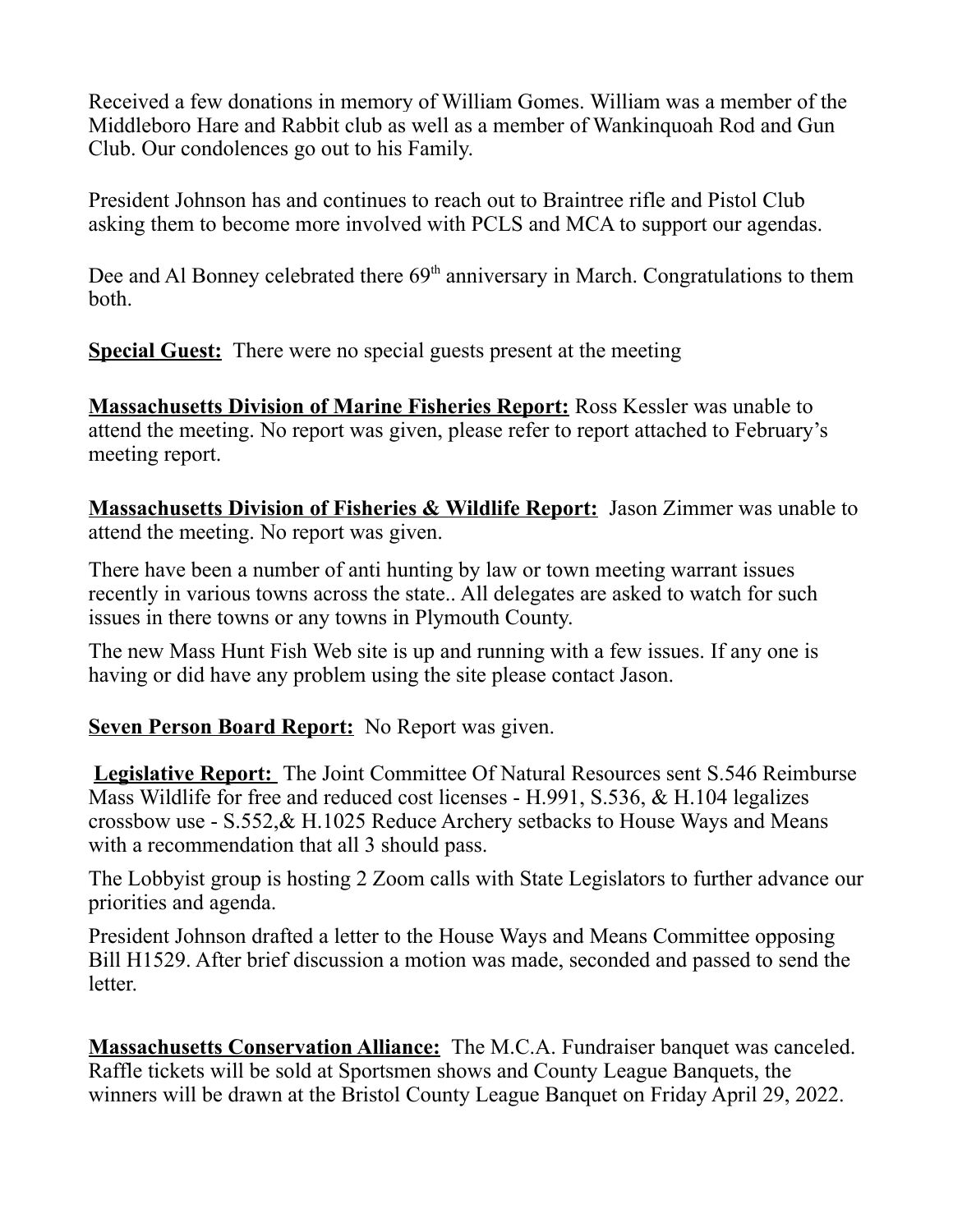A motion was made, seconded, and passed to purchase 75 raffle tickets

 The MCA is working on a rapid response E-mail list. The list has been reviewed, and contact information for State Senators and Reps was added for those who have signed up. To sign up go to <https://massconservationalliance.org/mca-list-signup.html>

Now is the time for every member of every club to start getting involved. Don't sit back and ask " what is the lobbyist doing ?" or " why did we hire a lobbyist?" Talk to your club Delegates, attend your club's meeting or a PCLS meeting, ask questions, write letters, get involved. Changes will not come easily or overnight, but if we work together and follow the guidance of the lobbyist change is possible and will come.

**Old Business:** Any Club wishing to host a meeting for the 2022/2023 season should contact President Johnson before the September 2022 meeting. Any club that can not host between now – June 2022 needs to contact President Johnson A.S.A.P.

**New Business:** Opposition to the proposed Plymouth Fur Ban is gaining momentum. Many Clubs, Individuals, Barnstable County league, Mass. Trappers Association, and Plymouth Bay Outfitters have sent letters to all 134 members of the town meeting Government members.

PCLS would like to establish 1 member from each club who is familiar with Microsoft word program. The purpose would be to correspond with mail merges for letters to be sent out opposing or supporting various issues to both local and state government. This would simplify the process and be more effective in getting letters mailed out.

**Annual Banquet:** Our annual banquet will be held on Saturday April 23, 2022 at Camp Kiwanee 1camp Kiwanee Rd. (Route 58) Hanson, Mass. Cocktail hour at 6:00 pm. Dinner at 7:00 pm.

The caterer is asking for a final head count. Please contact Jim Smith A.S.A.P. with the number of attendees from your club or organization, as well as a check for tickets. Jim can be reached at  $pclsg@aol.com$  or by phone at 508-888-8854.

Jim is asking all Delegates to turn in their sold raffle tickets and monies collected at the April meeting. This will help eliminate a lot of added work to be done at the Banquet.

Good of the Order: Fisherman's Flea Market April 2<sup>nd</sup> & 3<sup>rd</sup> 2022 at the V.F.W. Post 8502 Route 6 Westport, Mass. Saturday 8:00 am- 3:00 pm. & Sunday 8:00 am- 12:00 pm.

Fin, Fur & Feather Club annual trout fishing derby will be held Saturday April 10, 2022 from 6:00 am- 11:30 am rain or shine. Contact Scott @ 774-271-0485 or Hank @ 508-728-0372 for further details.